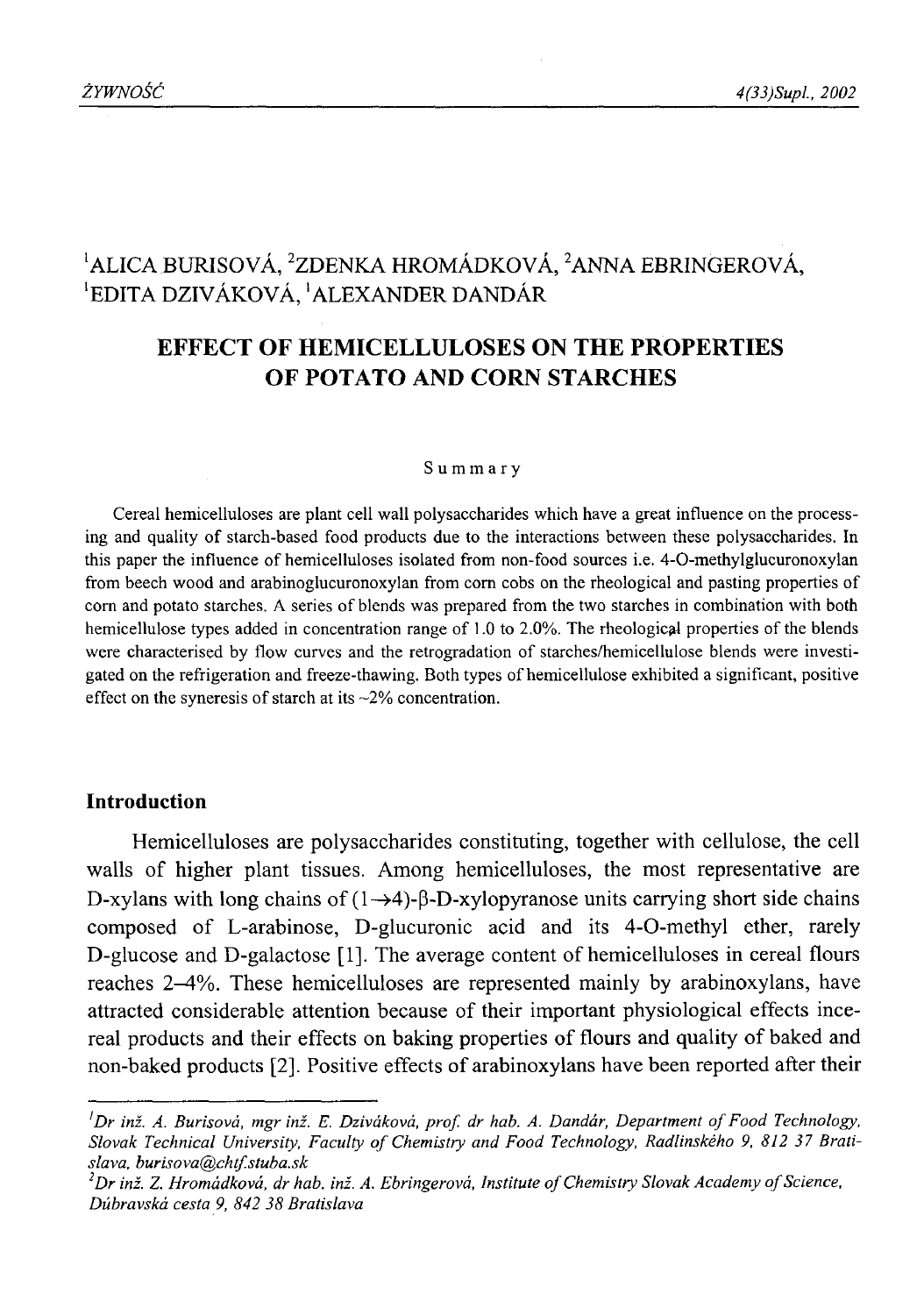blending with low-quality flours or starches [3]. There are no reports concerning the effect of hemicelluloses on the quality of other starch-based food products such as soups, souces, puding, etc. In this paper we describe the rheological beahviour of pastes prepared from potato and com starches with and without addition of model hemicelluloses isolated from beech wood meal and com cobs.

## **Material and methods**

Com starch (Gustin) and potato starch (Solamyl) were fine com starch produced by Dr. Oetker s.r.o. (Bratislava, Slovakia). As model xylans, the arabinoglucuronoxylan from com cobs (AGX) and 4-O-methylglucuronoxylan (GX) from beech wood meal were produced in the pilot plant of the Institute of Chemistry, Slovak Academy of Sciences (Bratislava, Slovakia). The analytical characteristics of the xylans are summarised in Table 1.

The flow properties of the starch pastes were determined using the coaxial cylinder viscometer Rheotest 2 (2-50 Hz, VEB MLW Priifgerate Medingen, Germany) with the S<sub>3</sub> measuring system (r/R = 0.81, D = 0.17-146 s<sup>-1</sup>). The rheological tests were performed at temperatures 55, 70, and 90°C. Starch pastes were characterised using the Brabender viscograph (Brabender, Duisburg, Germany).

Table 1

| Neutral saccharides composition $(x_i/mol. \%)$ | <b>GX</b> | AGX    |
|-------------------------------------------------|-----------|--------|
| Xylose                                          | 96.8      | 88.3   |
| Arabinose                                       | 1.5       | 6.1    |
| Glucose                                         | 0.8       | 3.1    |
| Galactose                                       | 0.7       | 2.5    |
| Mannose                                         | 0.2       |        |
| Uronic acids $(\%)$ <sup>a</sup>                | 12.4      | 88.3   |
| N(%                                             | $\Omega$  | 2.5    |
| Lignin $(\%)^b$                                 | 0.3       | 3.1    |
| Mean molecular weight <sup>c</sup>              | 30 000    | 75 000 |
| Solubility in water (%)                         | 75        | 85     |

Analytical characteristics of the model xylans.

a) Expressed as the anhydro unit of 4-O-methylglucuronic acid.

b) Determined as Klason lignin.

c) Estimated by SEC using pullulan standards.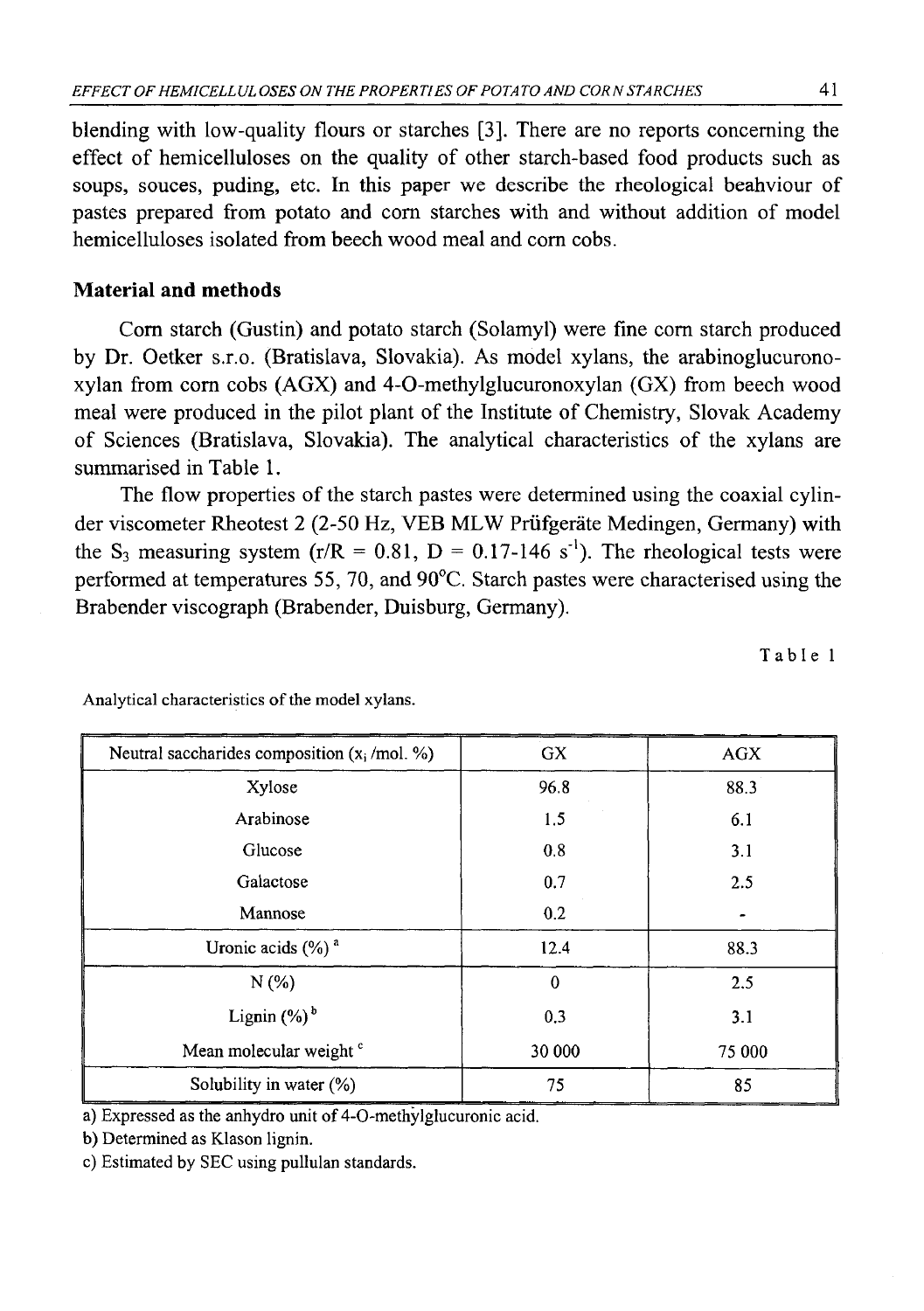Preparation of starch pastes: Blends of corn starch with hemicelluloses added in concentrations of 1.0; 1.2; 1.5; 1.7; and 2.0% were prepared. For testing by Rheotest, the blends were suspended in water and the suspensions were heated in a boiling water bath for 10 min and further boiled for 15 min at constant stirring. The pastes were cooled to room temperature and used for rheological measurements. For Brabender experiments, the aqueous suspension of the starch blends were prepared at ambient temperature and then the pasting behaviour was measured at various temperatures within 2 h.

The retrogradation of the obtained starch pastes were measured after refrigeration at  $4^{\circ}$ C for one week and then heated to  $40^{\circ}$ C for 2h (duplicated), and in four freezethaw cycles (-18 $^{\circ}$ C for 16 h and 40 $^{\circ}$ C for 2h). The amounts of absorbed and excluded water was determined in relation to the free water content of the starting pastes determined by centrifugation (3000 rpm/min for 10 min) of starch pastes.

### **Results**

The rheological properties of corn starch paste (standard) and pastes prepared from starch/AGX and starch/GX blends were characterised by the flow curves measured at 55, 70, and 90°C using the Rheotest (Figs. la, lb). The curves indicated a pseudoplastic behaviour of all com starch, significantly affected only by addition of GX at the highest concentration (2%) what indicates a higher resistance against mechanical stress. The effect of GX and AGX addition on the flow behaviour at low and high shear rates is illustrated in Figures 2a and 2b. As seen, after addition of AGX, the apparent viscosity of the pastes increased continuously within the concentration range applied in the low and high shear rate regions and this trend was retained also at higher temperature. In contrast, a similar behaviour was observed for GX only at higher concentrations. At the lowest dose (1%), the viscosity of the pastes decreased in comparison to the standard, but about the same effect was observed at the highest dose applied (2%) with GX and AGX.

The flow behaviour of potato starch/xylan blends are illustrated on Fig. lc and 1d. The  $\eta_{app}$  of the potato starch pastes are substantially higher in comparison to that of corn starch pastes. As shown in Fig. 3a and 3b, a significant decrease in  $\eta_{app}$  at the lowest dose of added xylans (1%) in comparison to the standard, was observed in the case of potato starch blend pastes with both GX and AGX. With the increasing amount of added xylans, the  $\eta_{app}$  of the influence of GX was also less pronounced in comparison to that of AGX, even at the highest dose applied  $(2\%)$ .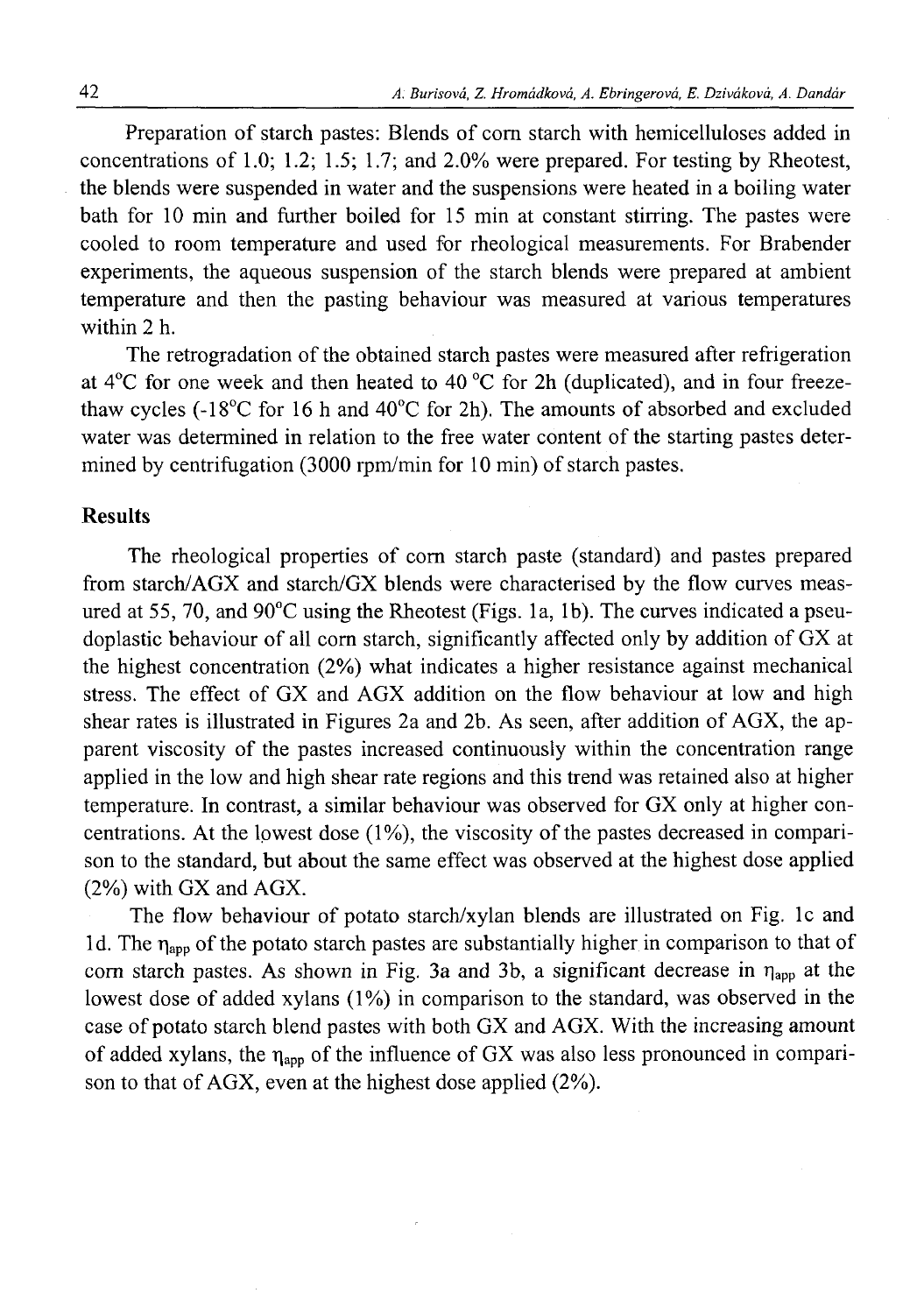

**b)**



 $\triangle$  1.2  $\times$  1.5  $\otimes$  1.7



 $O standard$  1.0

• **2.0**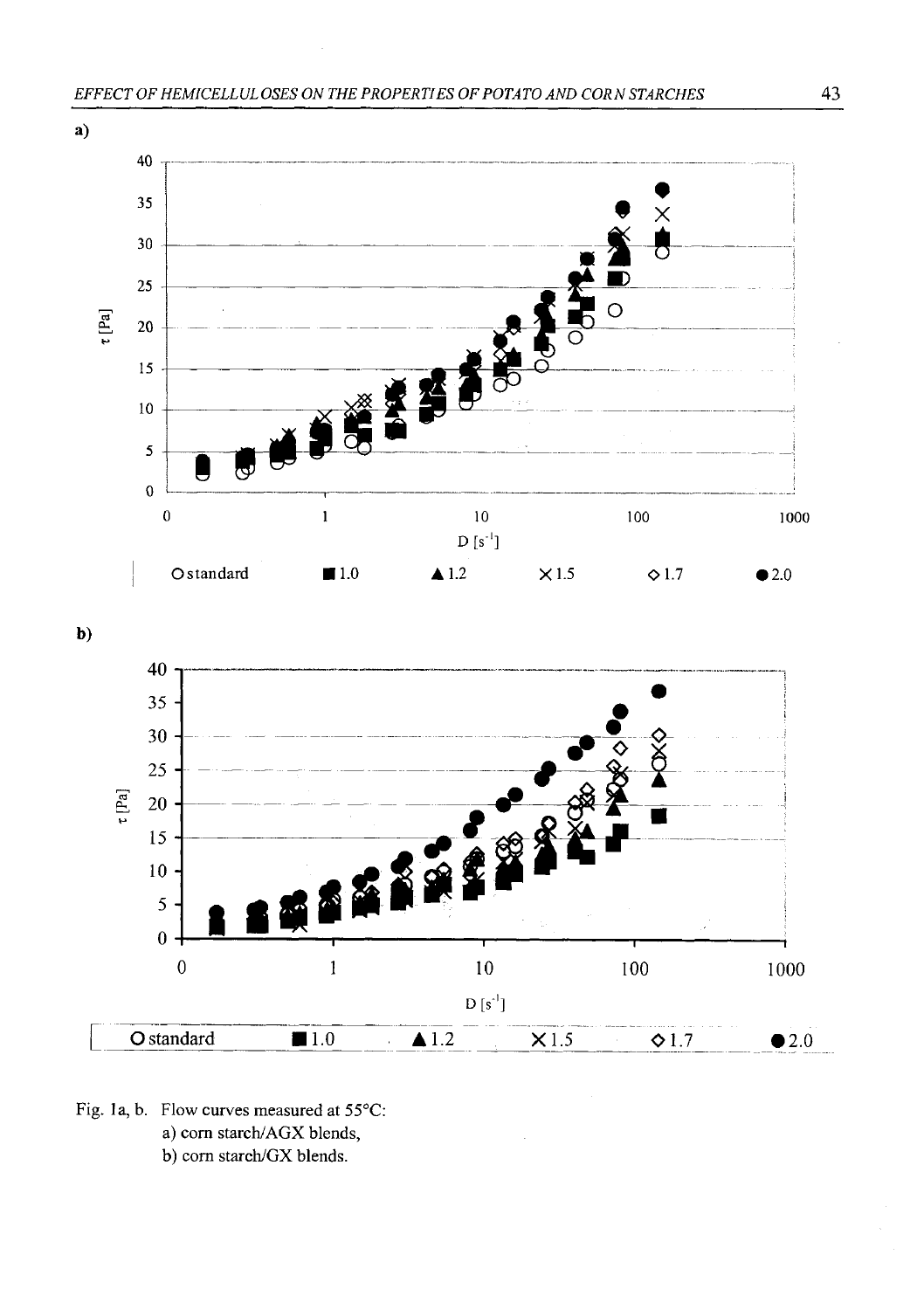





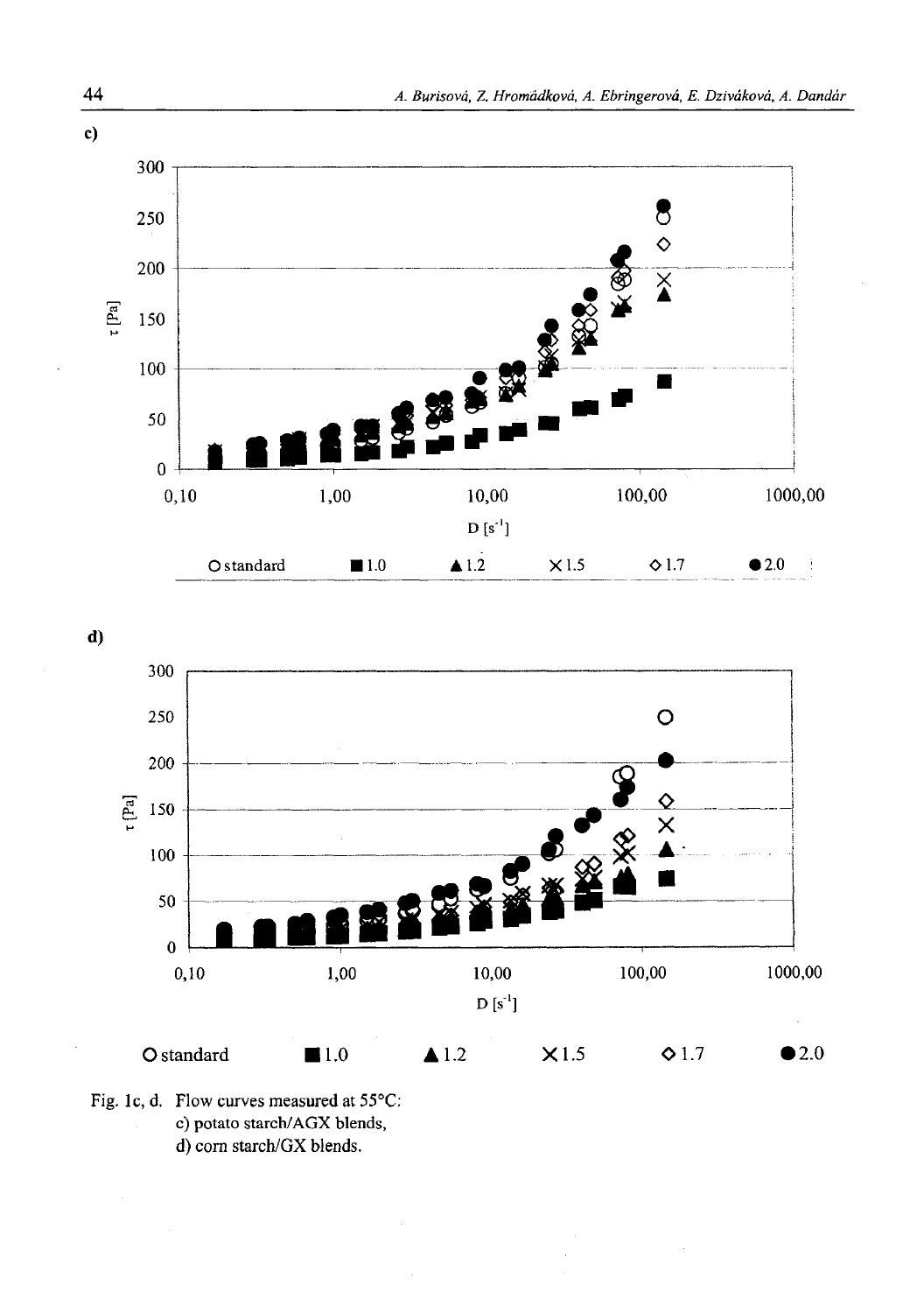

Fig. 2. Influence of AGX and GX on viscosity of corn starch pastes at shear rate; a)  $D = 0.33 s^{-1}$ b)  $D = 146 s^{-1}$ .

 $\bar{\mathcal{L}}$ 

The results of the pasting behaviour of the pastes prepared from blends obtained from corn strach and various amounts of added AGX are presented in Table 2. At 1%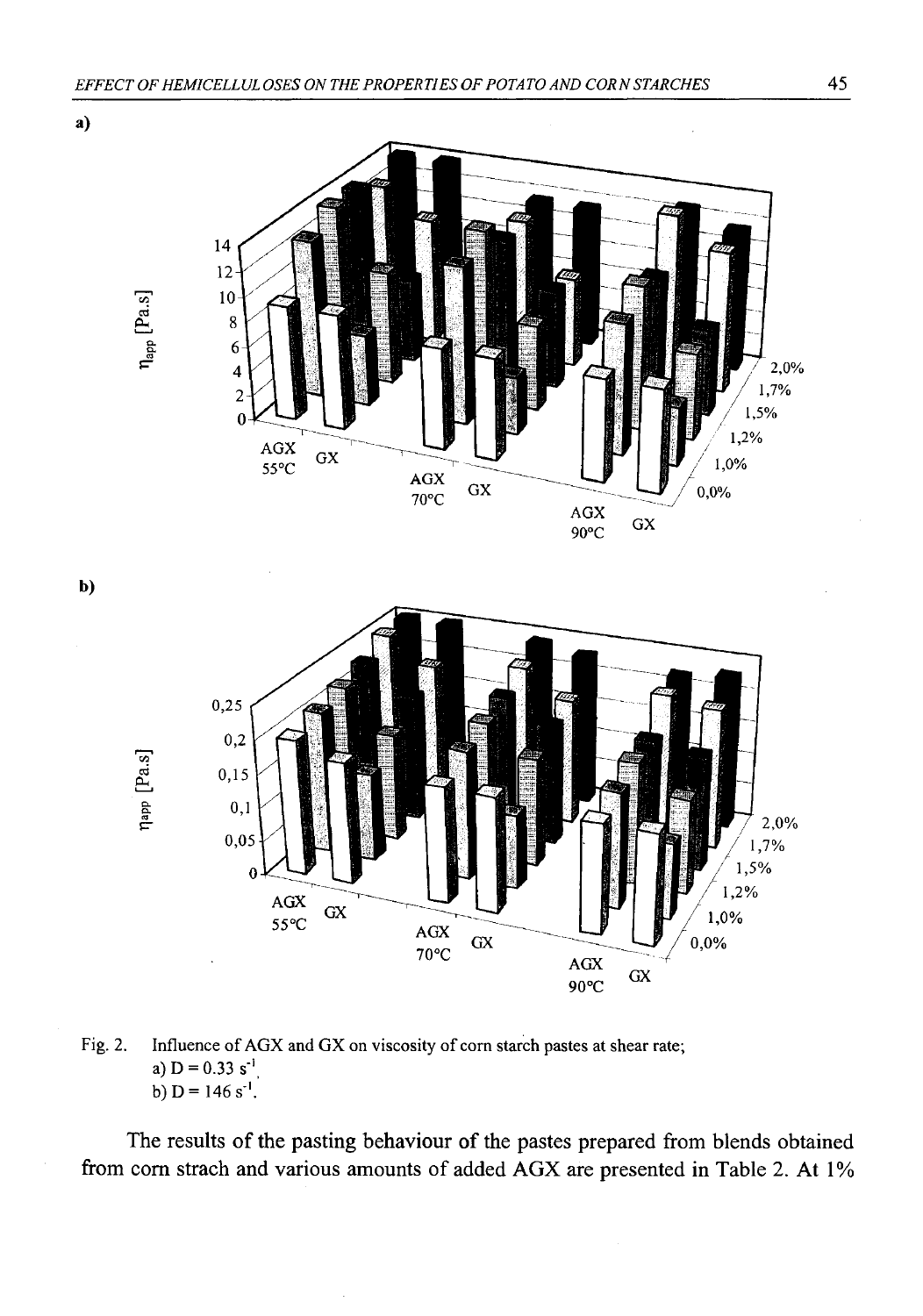addition of both xylans, the viscosity (P) decreased. In contrast to GX, it did not reach the value of the standard at the highest dose with AGX. The effect of AGX addition is best expressed by the breakdown value, retrogradation ratios C/P and C/H and breakdown ratio (H/P) at 2% of added xylan. Except of the H/P parameter, similar effect were found for GX at the highest concentrations (1.7 and 2%). The low retrogradation parameters (C/P and C/H) indicate high stability of the pastes.



Fig. 3. Influence of AGX and GX on viscosity of potato starch pastes at shear rate: a)  $D = 0.33 s^{-1}$ , b)  $D = 146 s^{-1}$ .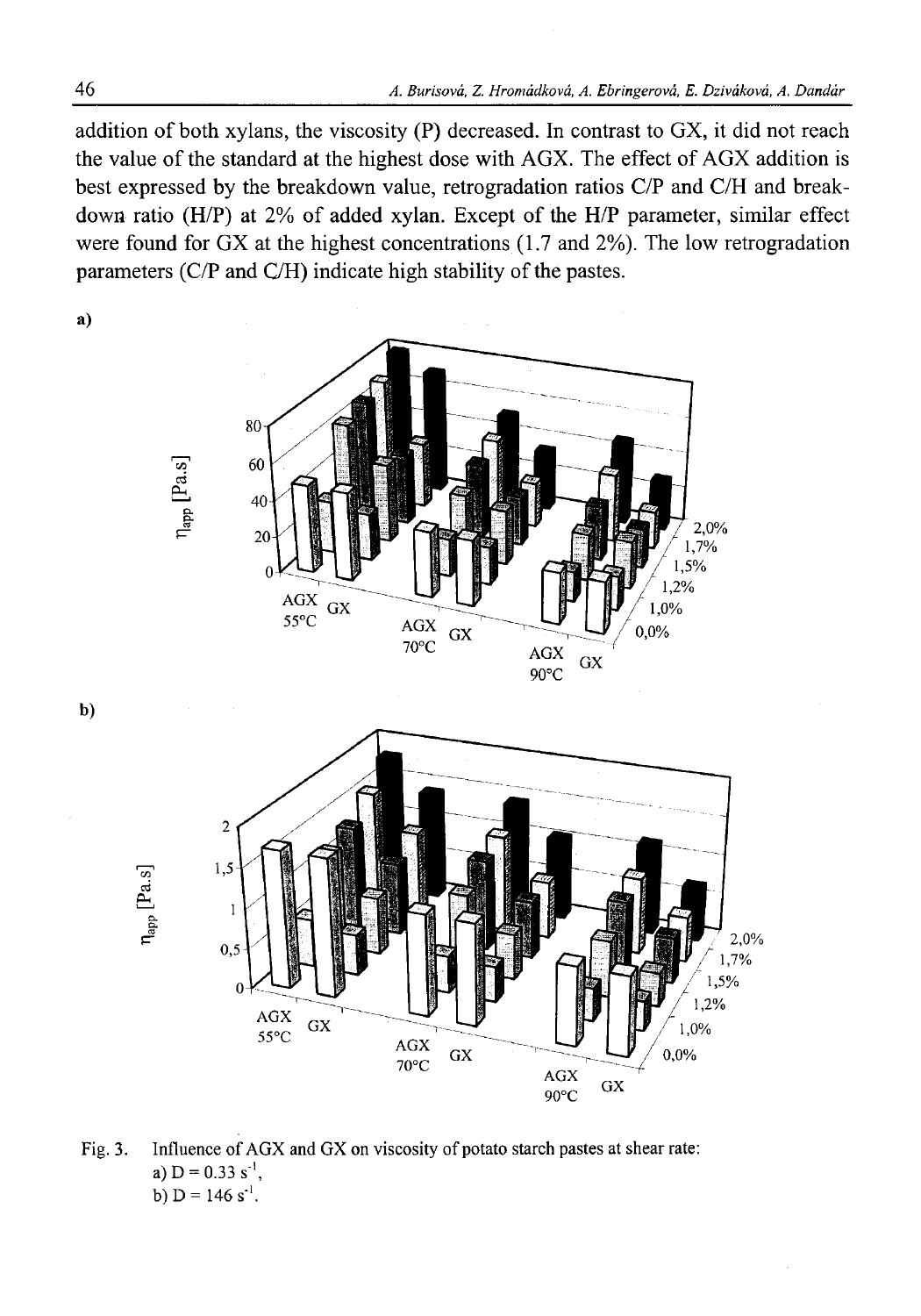#### Table 2

|            | PT        | P    | н    | C    | <b>BD</b> | <b>SB</b> | C/P  | C/H  | H/P  | $T_{\text{max}}$ | $P_t$ |
|------------|-----------|------|------|------|-----------|-----------|------|------|------|------------------|-------|
|            | [°C]      | [BU] | [BU] | [BU] | [BU]      | [BU]      |      |      |      | [°C]             | [min] |
| Standard   | 77.8      | 410  | 350  | 560  | 60        | 210       | 1.37 | 1.60 | 0.85 | 82.6             | 39.0  |
| <b>AGX</b> |           |      |      |      |           |           |      |      |      |                  |       |
| $1.0\%$    | 81.3      | 290  | 270  | 440  | 20        | 170       | 1.52 | 1.63 | 0.93 | 89.0             | 42.7  |
| $1.2\%$    | 79.8      | 330  | 310  | 490  | 20        | 180       | 1.49 | 1.58 | 0.94 | 79.4             | 36.5  |
| $1.5\%$    | 79.4      | 340  | 320  | 510  | 20        | 190       | 1.50 | 1.59 | 0.94 | 85.8             | 41.5  |
| $1.7\%$    | 74.6      | 340  | 330  | 530  | 10        | 200       | 1.56 | 1.61 | 0.97 | 84.2             | 37.0  |
| 2.0%       | 76.2      | 370  | 350  | 460  | 20        | 110       | 1.24 | 1.31 | 0.95 | 87.4             | 38.0  |
|            | <b>GX</b> |      |      |      |           |           |      |      |      |                  |       |
| $1.0\%$    | 77.8      | 260  | 255  | 440  | 5         | 185       | 1.69 | 1.72 | 0.98 | 87.4             | 35.2  |
| $1.2\%$    | 79.4      | 280  | 275  | 490  | 5         | 215       | 1.75 | 1.78 | 0.98 | 87.4             | 36.3  |
| $1.5\%$    | 79.4      | 340  | 335  | 570  | 5         | 235       | 1.68 | 1.70 | 0.98 | 84.2             | 36.3  |
| $1.7\%$    | 85.8      | 340  | 330  | 370  | 10        | 40        | 1.09 | 1.12 | 0.97 | 93.8             | 40.5  |
| $2.0\%$    | 85.8      | 420  | 290  | 540  | 130       | 250       | 1.29 | 1.86 | 0.69 | 87.4             | 40.5  |

Pasting data from the viscograms of corn starch/AGX and corn starch/GX blends.

PT: Pasting temperature (temperature at which the viscogram first ascends from the baseline).

P: Maximum viscosity in Brabender units (BU).

P<sub>t</sub>: Time of reaching maximim viscosity.

H: Hot paste viscosity.

C: Cooled paste viscosity.

DB: Breakdown (P-H)

SB: Setback (C-H)

C/P: Retrogradation ratio

C/H: Total retrogradation ratio

H/P: Breakdown ratio

As shown in Tab. 3, the addition of GX and AGX to potato starch in the concentration range of  $1-1.7\%$  had similar effects as shown for the com starch/xylan blends, i.e. the viscosity of the blends reached about the value of the standard at the highest dose (2%). At this dose, both GX and AGX improved significantly the retrogradation ratios C/P and C/H.

The final syneresis of the standard com starch paste is substantially lower than that of the standard potato starch paste. There are differences between the process of syneresis of standard pastes based on com and potato starch as well on the blends. Whereas, the syneresis with com starch/AGX blends started in the third freeze-thawing cycle, no syneresis was observed with com starch/GX blends. In the case of the standard and blends of potato starch with both xylans, syneresis was observed only in the first cycle. The blends containg 2% of GX showed the lowest syneresis.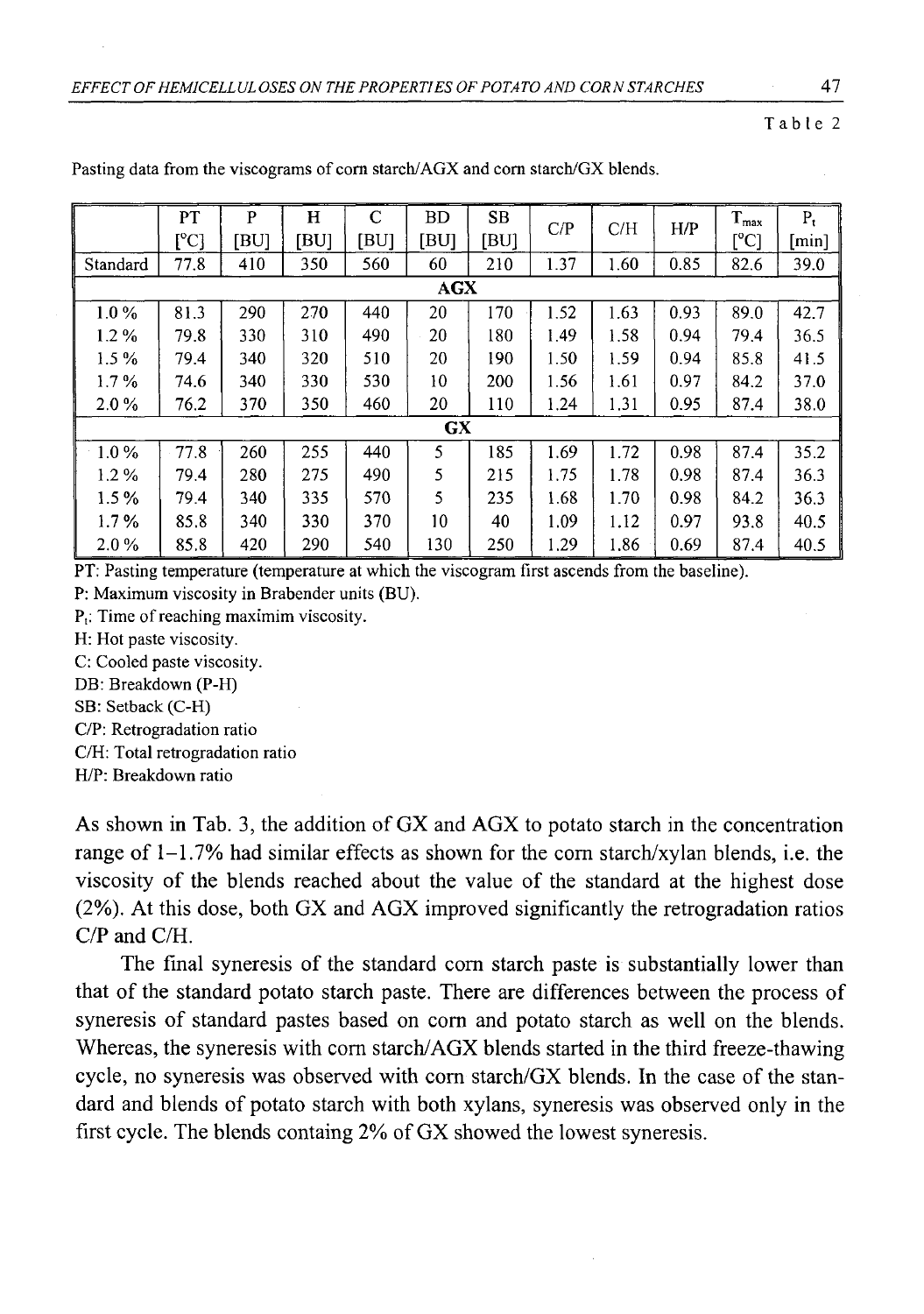#### Table 3

|            | PT   | P    | H    | $\mathsf{C}$ | <b>BD</b>   | SB   | C/P  | C/H  | H/P   | $T_{\text{max}}$ | $P_t$         |
|------------|------|------|------|--------------|-------------|------|------|------|-------|------------------|---------------|
|            | [°C] | [BU] | [BU] | [BU]         | [BU]        | [BU] |      |      |       | [°C]             | $[{\rm min}]$ |
| Standard   | 87.4 | 260  | 260  | 370          | 0           | 110  | 1.42 | 1.42 | 1.000 | 93.8             | 41.6          |
| <b>AGX</b> |      |      |      |              |             |      |      |      |       |                  |               |
| 1.0%       | 85.8 | 140  | 140  | 160          | $\bf{0}$    | 20   | 1.14 | 1.14 |       | 93.8             | 40.5          |
| $1.2\%$    | 85.8 | 200  | 200  | 280          | $\Omega$    | 80   | 1.40 | 1.40 |       | 94.0             | 40.5          |
| 1.5%       | 81.0 | 210  | 210  | 330          | $\mathbf 0$ | 120  | 1.57 | 1.57 |       | 94.0             | 37.3          |
| 1.7%       | 73.0 | 250  | 250  | 350          | $\mathbf 0$ | 100  | 1.40 | 1.40 |       | 93.8             | 32.0          |
| $2.0\%$    | 84.2 | 260  | 260  | 330          | $\mathbf 0$ | 70   | 1.26 | 1.26 |       | 93.8             | 39.5          |
| <b>GX</b>  |      |      |      |              |             |      |      |      |       |                  |               |
| 1.0%       | 81.0 | 150  | 150  | 190          | $\bf{0}$    | 40   | 1.26 | 1.26 |       | 92.2             | 37.3          |
| $1.2\%$    | 87.4 | 160  | 160  | 220          | $\bf{0}$    | 60   | 1.37 | 1.37 |       | 94.0             | 41.6          |
| 1.5%       | 82.6 | 180  | 180  | 240          | $\bf{0}$    | 60   | 1.33 | 1.33 | 1     | 92.2             | 38.4          |
| $1.7\%$    | 90.6 | 200  | 200  | 280          | 0           | 80   | 1.40 | 1.40 |       | 94.0             | 43.7          |
| $2.0\%$    | 87.4 | 280  | 280  | 280          | $\bf{0}$    | 0    | 1.00 | 1.00 |       | 93.8             | 41.6          |

Pasting data from the viscograms of potato starch/AGX and potato starch/GX blends

## **Conclusions**

The results indicated that both xylans exhibited a pronounced improvement in the flow properties of blends prepared from corn as well as potato starch at higher concentrations (1.7-2%). Despite of the differences in the pasting properties of the parent starches, those of their blends with both xylan types were significantly improved, particularly in the same concentration range. In comparison to AGX, GX had a higher positive effect on the syneresis of blends prepared from both starches. The result suggest that both xylan types represent potential additives used for stabilisation and thickening of starch-based food products.

#### **Acknowledgement**

This work was supported by the Slovak Grant Agency VEGA, Grant No. 2/7138 and SAS - COSTD10/0016/99 MC-D10.

#### **References**

- [1] Ebringerová A., Heinze T: Xylan and Xylan derivatives-biopolymers with valuable properties. Macromol. Rapid Commun. **21,** 2000, 542.
- [2] Ebringerova A., Hromadkova, Z.: Xylans of Industrial and Biomedical Importance. Biotechnol. Genetic Eng. Rev., 16, 1999, 325.
- [3] Gudmudsson M., Eliasson A.: The effect of water soluble arabinoxylan on gelatinization and retrogradation of starch. Starch/Starke, **43,** 1991, 5.